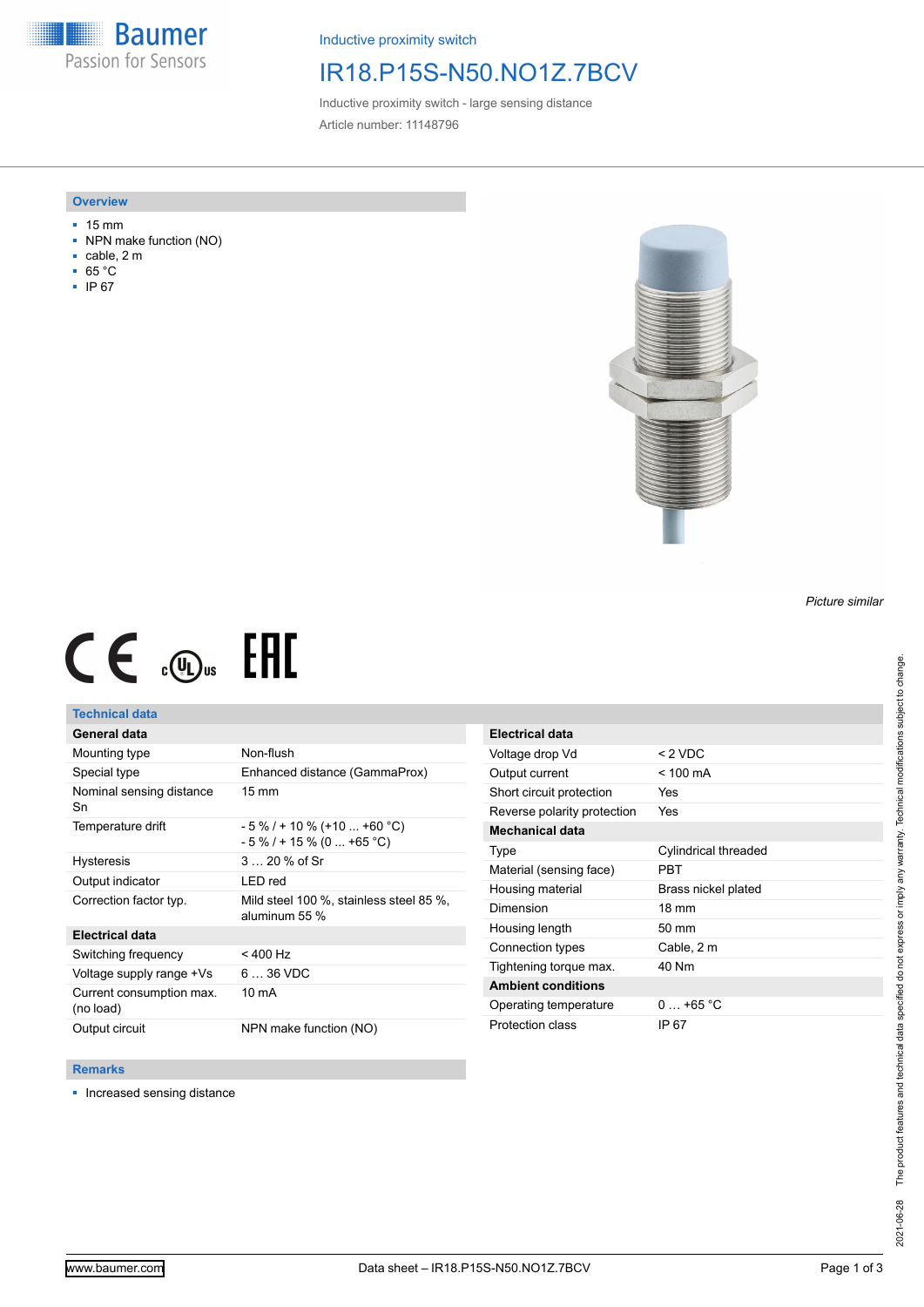

Inductive proximity switch

# IR18.P15S-N50.NO1Z.7BCV

Inductive proximity switch - large sensing distance Article number: 11148796

**Dimension drawing**





**Correction factors for different mounting situation (approx.)**



| Mounting material | Correction factor |
|-------------------|-------------------|
| Mild steel        | $100\%$           |
| Stainless steel   | $100 \%$          |
| Aluminum          | $100\%$           |



| Mounting material | Correction factor |
|-------------------|-------------------|
| Mild steel        | 105%              |
| Stainless steel   | $100\%$           |
| Aluminum          | $100\%$           |



| Mounting material | Correction factor |
|-------------------|-------------------|
| Mild steel        | not possible      |
| Stainless steel   | 115%              |
| Aluminum          | 95%               |